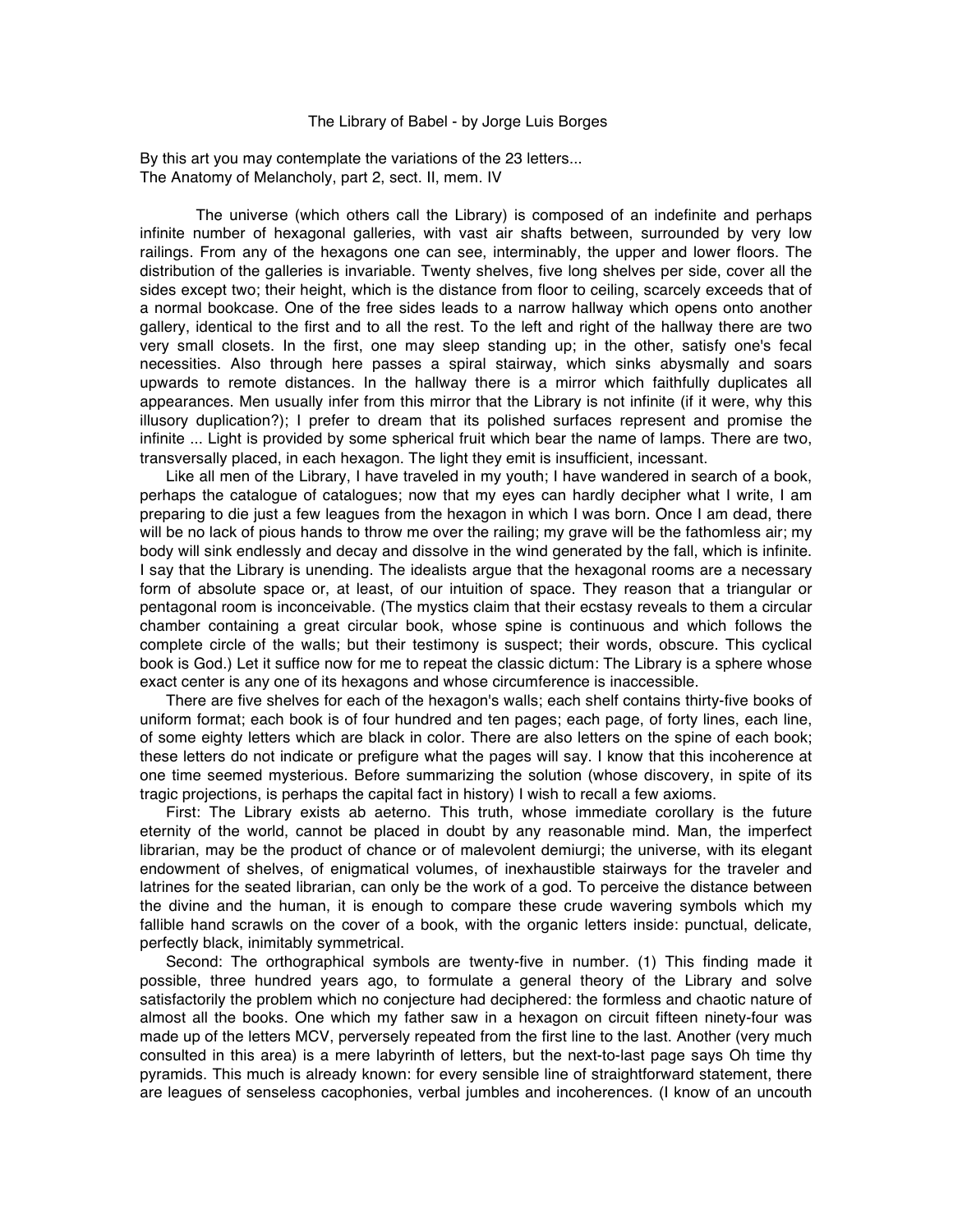region whose librarians repudiate the vain and superstitious custom of finding a meaning in books and equate it with that of finding a meaning in dreams or in the chaotic lines of one's palm ... They admit that the inventors of this writing imitated the twenty-five natural symbols, but maintain that this application is accidental and that the books signify nothing in themselves. This dictum, we shall see, is not entirely fallacious.)

 For a long time it was believed that these impenetrable books corresponded to past or remote languages. It is true that the most ancient men, the first librarians, used a language quite different from the one we now speak; it is true that a few miles to the right the tongue is dialectical and that ninety floors farther up, it is incomprehensible. All this, I repeat, is true, but four hundred and ten pages of inalterable MCV's cannot correspond to any language, no matter how dialectical or rudimentary it may be. Some insinuated that each letter could influence the following one and that the value of MCV in the third line of page 71 was not the one the same series may have in another position on another page, but this vague thesis did not prevail. Others thought of cryptographs; generally, this conjecture has been accepted, though not in the sense in which it was formulated by its originators.

 Five hundred years ago, the chief of an upper hexagon (2) came upon a book as confusing as the others, but which had nearly two pages of homogeneous lines. He showed his find to a wandering decoder who told him the lines were written in Portuguese; others said they were Yiddish. Within a century, the language was established: a Samoyedic Lithuanian dialect of Guarani, with classical Arabian inflections. The content was also deciphered: some notions of combinative analysis, illustrated with examples of variations with unlimited repetition. These examples made it possible for a librarian of genius to discover the fundamental law of the Library. This thinker observed that all the books, no matter how diverse they might be, are made up of the same elements: the space, the period, the comma, the twenty-two letters of the alphabet. He also alleged a fact which travelers have confirmed: In the vast Library there are no two identical books. From these two incontrovertible premises he deduced that the Library is total and that its shelves register all the possible combinations of the twenty-odd orthographical symbols (a number which, though extremely vast, is not infinite): Everything: the minutely detailed history of the future, the archangels' autobiographies, the faithful catalogues of the Library, thousands and thousands of false catalogues, the demonstration of the fallacy of those catalogues, the demonstration of the fallacy of the true catalogue, the Gnostic gospel of Basilides, the commentary on that gospel, the commentary on the commentary on that gospel, the true story of your death, the translation of every book in all languages, the interpolations of every book in all books.

 When it was proclaimed that the Library contained all books, the first impression was one of extravagant happiness. All men felt themselves to be the masters of an intact and secret treasure. There was no personal or world problem whose eloquent solution did not exist in some hexagon. The universe was justified, the universe suddenly usurped the unlimited dimensions of hope. At that time a great deal was said about the Vindications: books of apology and prophecy which vindicated for all time the acts of every man in the universe and retained prodigious arcana for his future. Thousands of the greedy abandoned their sweet native hexagons and rushed up the stairways, urged on by the vain intention of finding their Vindication. These pilgrims disputed in the narrow corridors, proferred dark curses, strangled each other on the divine stairways, flung the deceptive books into the air shafts, met their death cast down in a similar fashion by the inhabitants of remote regions. Others went mad ... The Vindications exist (I have seen two which refer to persons of the future, to persons who are perhaps not imaginary) but the searchers did not remember that the possibility of a man's finding his Vindication, or some treacherous variation thereof, can be computed as zero.

 At that time it was also hoped that a clarification of humanity's basic mysteries -- the origin of the Library and of time -- might be found. It is verisimilar that these grave mysteries could be explained in words: if the language of philosophers is not sufficient, the multiform Library will have produced the unprecedented language required, with its vocabularies and grammars. For four centuries now men have exhausted the hexagons ... There are official searchers, inquisitors. I have seen them in the performance of their function: they always arrive extremely tired from their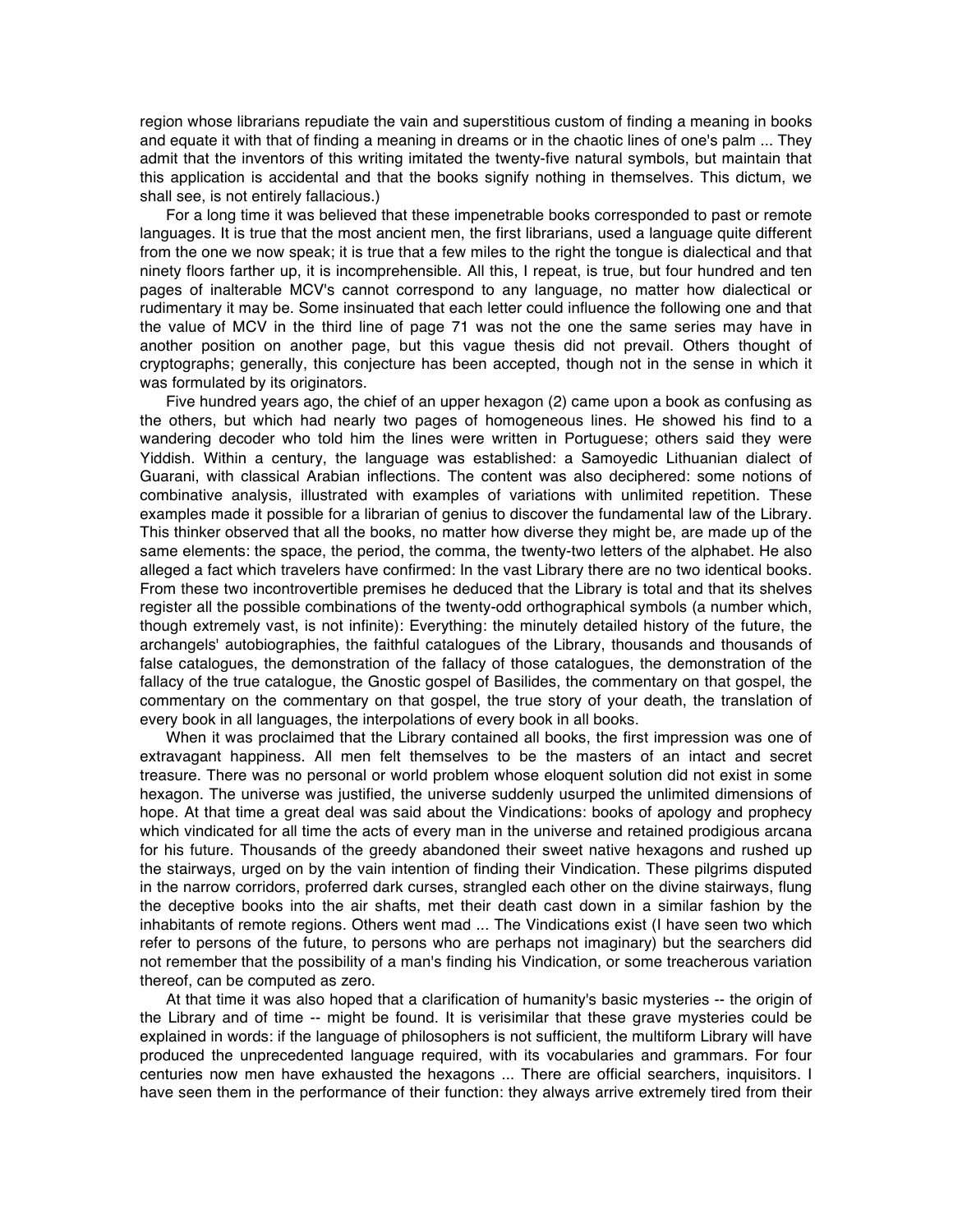journeys; they speak of a broken stairway which almost killed them; they talk with the librarian of galleries and stairs; sometimes they pick up the nearest volume and leaf through it, looking for infamous words. Obviously, no one expects to discover anything.

 As was natural, this inordinate hope was followed by an excessive depression. The certitude that some shelf in some hexagon held precious books and that these precious books were inaccessible, seemed almost intolerable. A blasphemous sect suggested that the searches should cease and that all men should juggle letters and symbols until they constructed, by an improbable gift of chance, these canonical books. The authorities were obliged to issue severe orders. The sect disappeared, but in my childhood I have seen old men who, for long periods of time, would hide in the latrines with some metal disks in a forbidden dice cup and feebly mimic the divine disorder.

 Others, inversely, believed that it was fundamental to eliminate useless works. They invaded the hexagons, showed credentials which were not always false, leafed through a volume with displeasure and condemned whole shelves: their hygienic, ascetic furor caused the senseless perdition of millions of books. Their name is execrated, but those who deplore the ``treasures'' destroyed by this frenzy neglect two notable facts. One: the Library is so enormous that any reduction of human origin is infinitesimal. The other: every copy is unique, irreplaceable, but (since the Library is total) there are always several hundred thousand imperfect facsimiles: works which differ only in a letter or a comma. Counter to general opinion, I venture to suppose that the consequences of the Purifiers' depredations have been exaggerated by the horror these fanatics produced. They were urged on by the delirium of trying to reach the books in the Crimson Hexagon: books whose format is smaller than usual, all-powerful, illustrated and magical.

 We also know of another superstition of that time: that of the Man of the Book. On some shelf in some hexagon (men reasoned) there must exist a book which is the formula and perfect compendium of all the rest: some librarian has gone through it and he is analogous to a god. In the language of this zone vestiges of this remote functionary's cult still persist. Many wandered in search of Him. For a century they have exhausted in vain the most varied areas. How could one locate the venerated and secret hexagon which housed Him? Someone proposed a regressive method: To locate book A, consult first book B which indicates A's position; to locate book B, consult first a book C, and so on to infinity ... In adventures such as these, I have squandered and wasted my years. It does not seem unlikely to me that there is a total book on some shelf of the universe; (3) I pray to the unknown gods that a man -- just one, even though it were thousands of years ago! -- may have examined and read it. If honor and wisdom and happiness are not for me, let them be for others. Let heaven exist, though my place be in hell. Let me be outraged and annihilated, but for one instant, in one being, let Your enormous Library be justified. The impious maintain that nonsense is normal in the Library and that the reasonable (and even humble and pure coherence) is an almost miraculous exception. They speak (I know) of the ``feverish Library whose chance volumes are constantly in danger of changing into others and affirm, negate and confuse everything like a delirious divinity.'' These words, which not only denounce the disorder but exemplify it as well, notoriously prove their authors' abominable taste and desperate ignorance. In truth, the Library includes all verbal structures, all variations permitted by the twenty-five orthographical symbols, but not a single example of absolute nonsense. It is useless to observe that the best volume of the many hexagons under my administration is entitled The Combed Thunderclap and another The Plaster Cramp and another Axaxaxas mlö. These phrases, at first glance incoherent, can no doubt be justified in a cryptographical or allegorical manner; such a justification is verbal and, ex hypothesi, already figures in the Library. I cannot combine some characters

## dhcmrlchtdj

 which the divine Library has not foreseen and which in one of its secret tongues do not contain a terrible meaning. No one can articulate a syllable which is not filled with tenderness and fear, which is not, in one of these languages, the powerful name of a god. To speak is to fall into